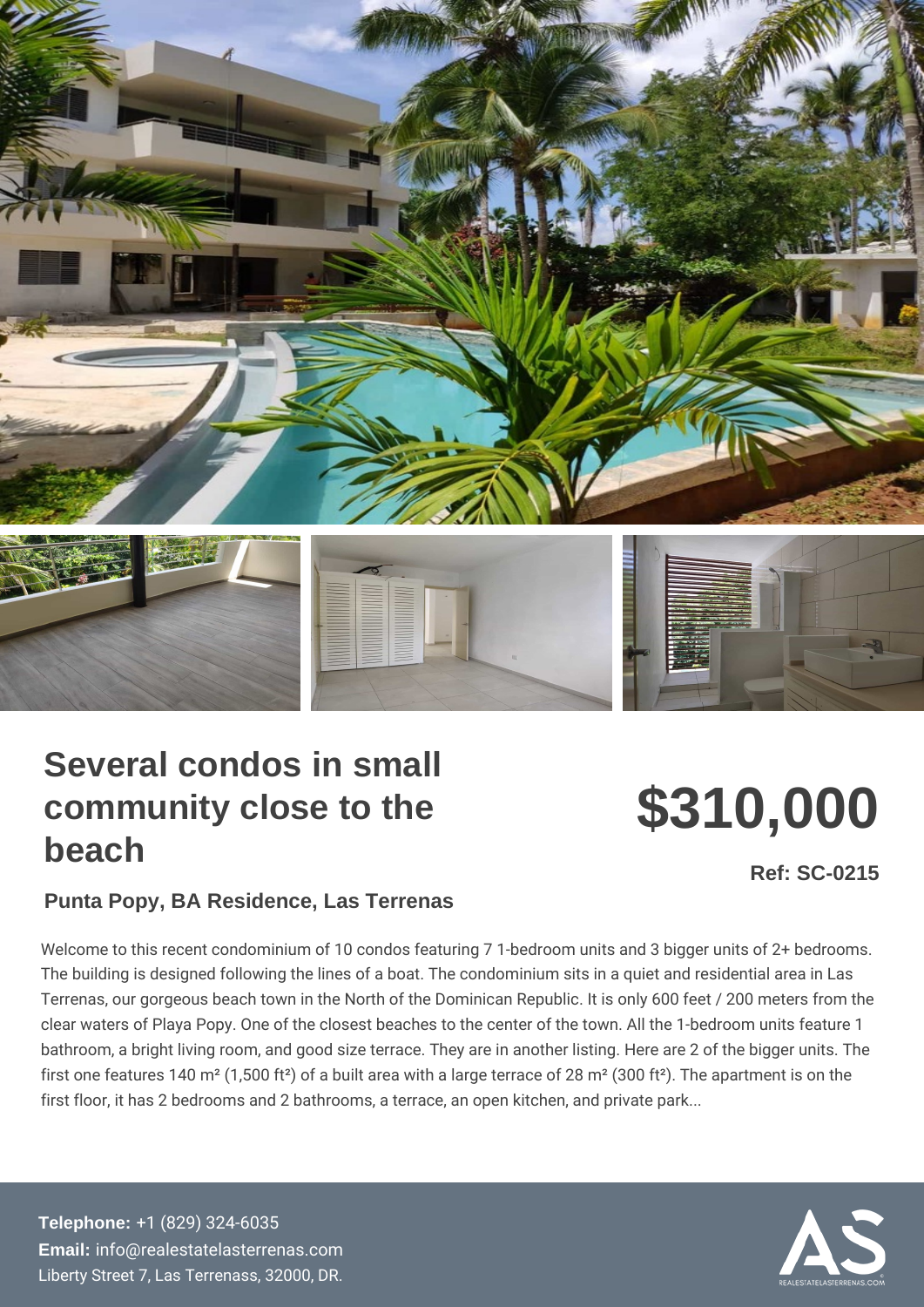### Property Description

Welcome to this recent condominium of 10 condos featuring 7 1-be 2+ bedrooms. The building is designed following the lines of a boat. and residential area in Las Terrenas, our gorgeous beach town in Republic.

It is only 600 feet / 200 meters from the clear waters of Playa Pop the center of the town.

All the 1-bedroom units feature 1 bathroom, a bright living room, and another listing. Here are 2 of the bigger units.

The first one features 140 m<sup>2</sup> (1,500 ft<sup>2</sup>) of a built area with a large apartment is on the first floor, it has 2 bedrooms and 2 bathrooms private parking.

The second unit is just below and it comes with a large garden. W with its private garden of 200 m<sup>2</sup> (2,160 ft<sup>2</sup>), the apartment featur open kitchen, and private parking.

The owners of the condominium will enjoy a common swimming poo space. Sold with equipped kitchen (except the fridge).

For the furniture add  $$15,000$  USD for the bigger units. You can b USD. Solar panels on the roofs. Construction end of 2019.

The community is a fully operational investment/vacation property. rental profile.